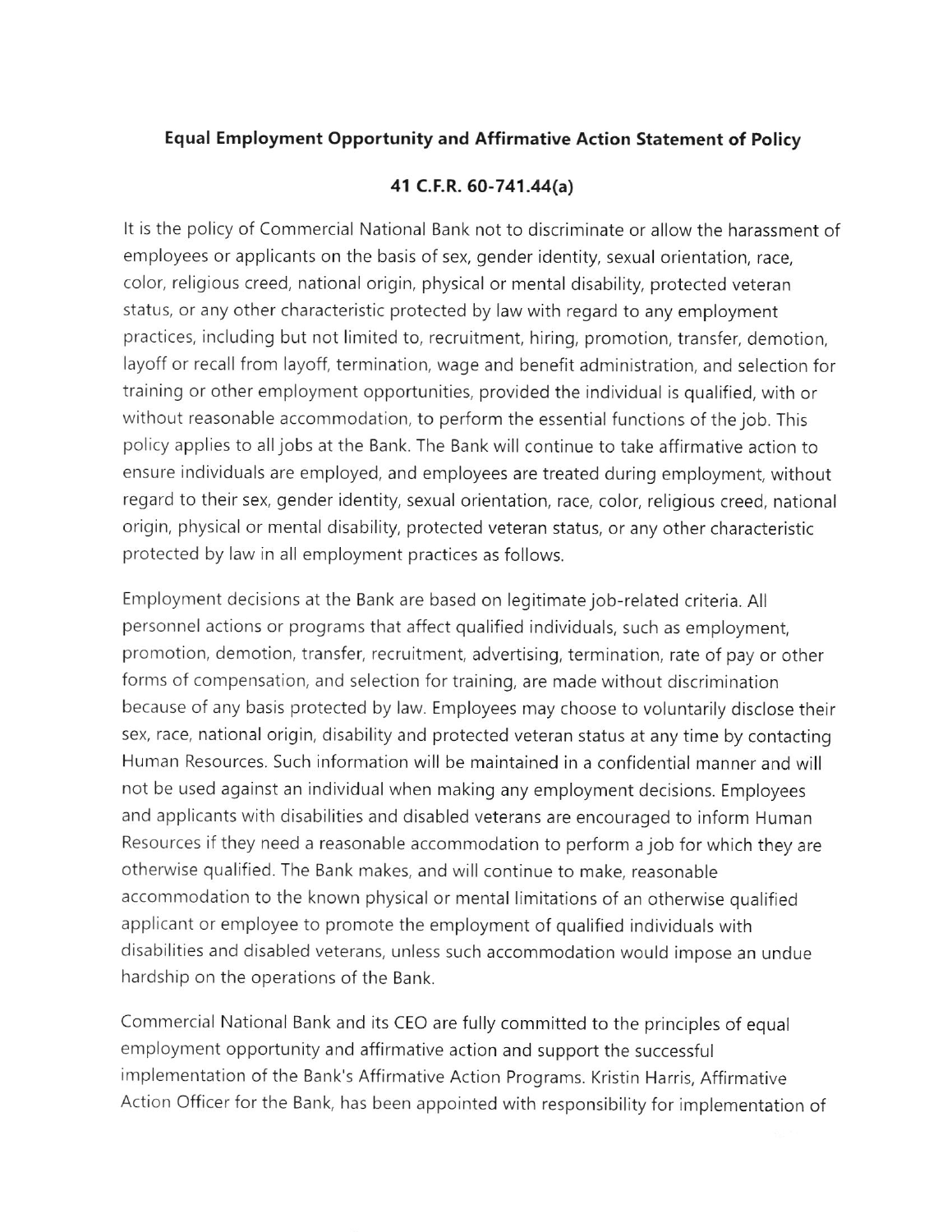the Bank's affirmative action activities. The Affirmative Action Officer has the full support of top management to fully implement this Program. All managers and supervisors will take an active part in the Bank's AAP to ensure all qualified employees and prospective employees are treated in a non-discriminatory manner with respect to all employment decisions. Furthermore, Commercial National Bank will solicit the cooperation and support of all employees for the Bank's Equal Employment Opportunity and Affirmative Action Statement of Policy.

The Bank's Affirmative Action Program includes an audit and reporting system, which, among other things, uses metrics and other information to measure the effectiveness of the Program. The Affirmative Action Officer has been assigned responsibility for periodically reviewing progress with compliance and implementation of the Bank's affirmative action policy. ln accordance with public law, the Bank's Affirmative Action Program for qualified individuals with disabilities and the Affirmative Action Program for protected veterans are available for inspection in the Human Resources Department, 8:00 AM - 4:00 PM upon request.

ln addition, employees and applicants will not be subjected to harassment, intimidation, threats, coercion, or discrimination because they have engaged in, or may have engaged in, filing a complaint, assisting or participating in an investigation, compliance review hearing, or other activity related to the administration of Section 503 of the Rehabilitation Act of 1973, as amended, the Vietnam Era Veterans' Readjustment Assistance Act of 1974, as amended, Executive Order 11246, and/or any other federal, state or local law or regulation regarding equal employment opportunity, opposing any act or practice made unlawful, or exercising any other right protected by such laws or regulations. Commercial National Bank will not discharge or in any other manner discriminate against employees or applicants because they have inquired about, discussed, or disclosed their own pay or the pay of another employee or applicant. However, employees who have access to the compensation information of other employees or applicants as a part of their essential job functions cannot disclose the pay of other employees or applicants to individuals who do not otherwise have access to compensation information, unless the disclosure is (a) in response to a formal complaint or charge, (b) in furtherance of an investigation, proceeding, hearing, or action, including an investigation conducted by the employer, or (c) consistent with the contractor's legal duty to furnish information

 $\overline{\mathcal{A}}$  $\ell$ 

Robert Sanderson